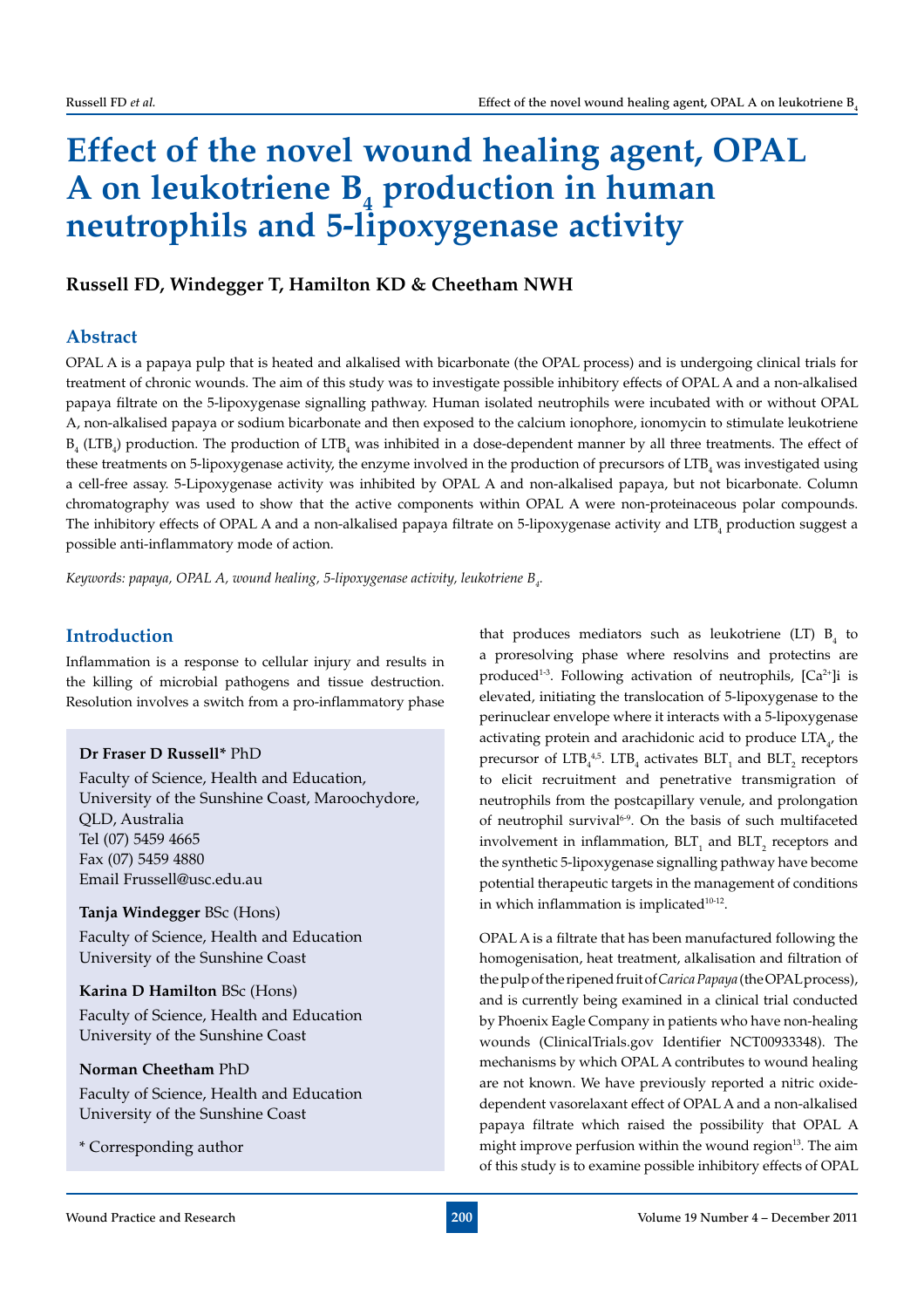A and a non-alkalised papaya filtrate on  $\mathrm{LTB}_4$  production and 5-lipoxygenase activity.

## **Materials and methods**

#### **Isolation of human neutrophils**

Whole blood was obtained from the antecubital vein of five healthy men (22–55 years) and placed in EDTA tubes. Neutrophils were isolated by differential centrifugation using polymorphprep according to manufacturer's instructions (Axis-Shield, Oslo, Norway). Briefly, whole blood was layered onto polymorphprep in a 1:1 ratio and centrifuged at 500xg for 30 minutes at 22°C in an Eppendorf Centrifuge 5702 with a swing rotor. The fraction containing neutrophils was collected and diluted with 8 ml M199 culture media containing 20% fetal calf serum, 2 mM Glutamax-1, 2.5 μg/ml fungizone and 50 μg/ml penicillin/streptomycin (M199 media), and spun at 450xg for 30 minutes at 22°C. The cell pellet was resuspended in 450 µl Hanks' Balanced Salt Solution (HBSS), with 10 µl of sample smeared onto a microscope slide and stained using Diff Quik differential dye to confirm successful isolation of neutrophils (Figure 1A). This study was conducted in 2010–2011 and conforms to the Statement on Human Experimentation and was carried out with approval from the Human Research Ethics Committee of the University of the Sunshine Coast (A/10/243).



*Figure 1. Effect of OPAL A, non-alkalised papaya filtrate and*  sodium bicarbonate on ionomycin-stimulated production of LTB, *in isolated human neutrophils. Successful isolation of neutrophils was achieved by differential centrifugation, as indicated by staining using Diff Quik differential dye (A). OPAL A was more potent than non-alkalised papaya and sodium bicarbonate for inhibition of LTB4 production (B). Values are mean±SEM, n=4-5, \*, P<0.05.*

#### **Effect of OPAL A and non-alkalised papaya filtrate on LTB4 concentration in ionomycin-stimulated human neutrophils**

Aliquots of resuspended cells  $(35 \text{ µl})$  were combined with OPAL A, non-alkalised OPAL A or 10% bicarbonate (5-35 ul), with solutions prepared to a final volume of 70 µl with HBSS. Samples were incubated for 20 minutes at 37°C in a 5%  $\text{CO}_2$  incubator, and then incubated for a further 5 minutes at  $37^{\circ}$ C with 2 µM ionomycin before centrifugation at  $40xg$  for 6 minutes at 22°C in a MiniSpin Plus centrifuge (Eppendorf). LTB4 concentration was determined spectrophotometrically at wavelength 405 nm using 50 µl aliquots of the supernatant in a  $\mathrm{LTB}_4$  enzyme immunoassay according to manufacturer's instructions (Cayman Chemical Company, Ann Arbor, USA). Background absorbance was measured in the absence of OPAL A, non-alkalised papaya filtrate or bicarbonate and this was subtracted from all readings.

### **Effect of OPAL A and non-alkalised papaya filtrate on 5-lipoxygenase activity using a cell-free assay**

The effect of OPAL A and non-alkalised papaya filtrate on lipoxygenase activity was determined using a modified method of Anthon and Barrett (2001)<sup>14</sup>. Lipoxygenase enzyme  $(3 \mu g/ml)$  was incubated with 10 mM 3-(dimethylamino) benzoic acid,  $0.05$  M  $\text{Na}_{2}\text{HPO}_{4}$ .12H<sub>2</sub>O (pH 6.0), 0.5 mM linoleic acid and either OPAL A, non-alkalised papaya filtrate or bicarbonate (100  $\mu$ 1/0.5 ml solution) (Solution A) for 5 minutes at 22°C. Solution B (0.5 ml), containing 10 mM 3-methyl-2-benzothiazolinone and 0.1 mg/ml haemoglobin was added to 0.5 ml of Solution A, and incubated for a further 5 minutes at 22°C. An aliquot of the mixture was measured using a spectrophotometer at 598 nm.

#### **Column fractionation of OPAL A**

To further characterise the inhibitory activity of OPAL A, a 1.5 ml aliquot of OPAL A was passed through a 0.45 μm syringe filter and the filtrate (0.6 ml) was loaded onto an OASIS column that was pre-activated by application of methanol then distilled water. The column was eluted using a mixture of methanol and water (1:1), and the eluant was collected and analysed using the 5-lipoxygenase activity assay described above. In a second series of experiments, 7.0 ml of OPAL A was mixed with 5 g of silica gel. The sample was frozen at –80°C, freeze-dried, then added to the top of a column containing 5 g silica gel that was moistened with ethyl acetate. The column was eluted with successive rinses with 40 ml of ethyl acetate, acetone, methanol and water. The ethyl acetate, acetone and methanol fractions were recovered by evaporation of solvent at 22°C under a stream of nitrogen. The aqueous fraction was freeze-dried. Samples were reconstituted in 0.5 ml phosphate buffer solution (pH 9) and analysed using the lipoxygenase activity assay as described above.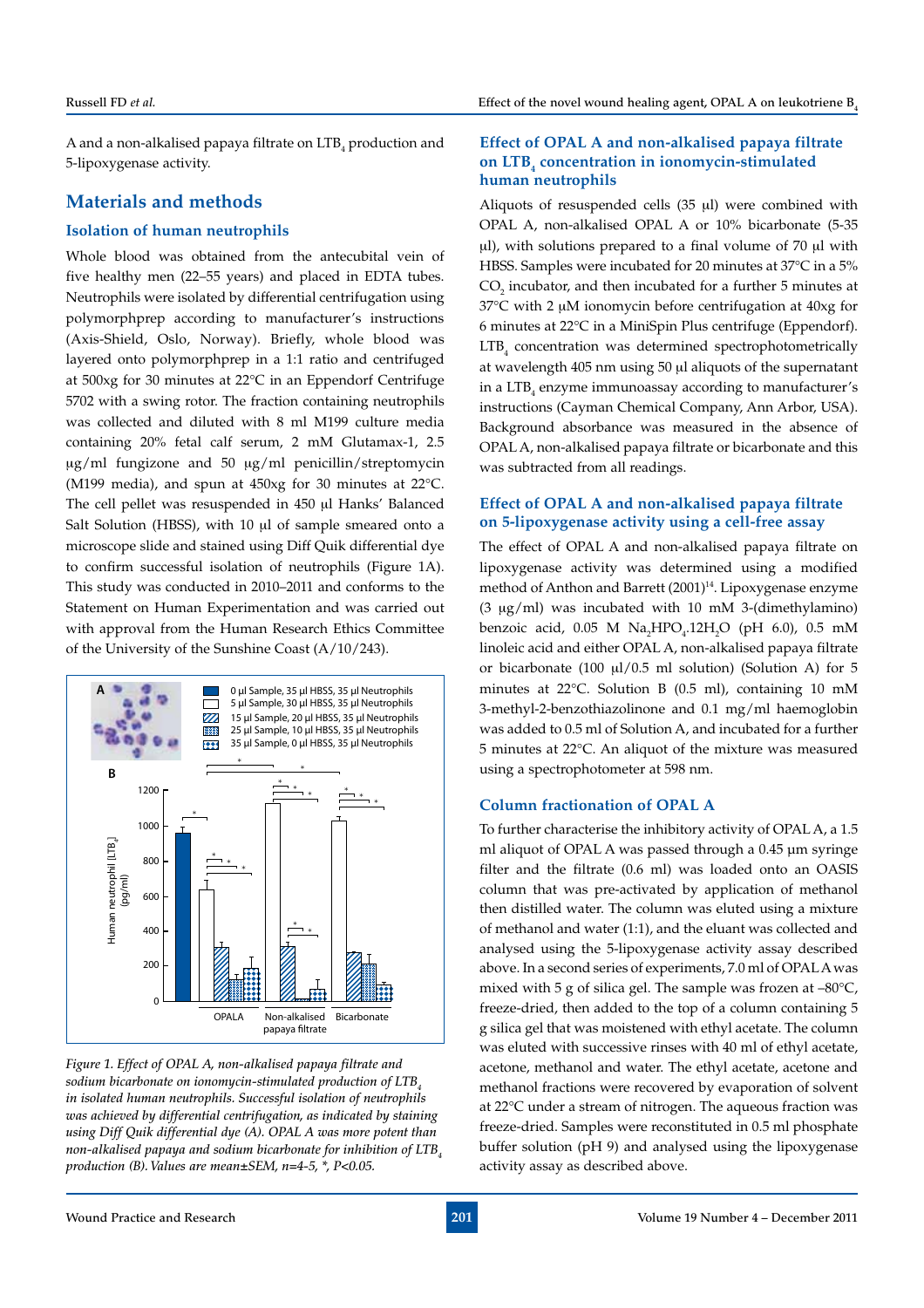#### **Statistics**

Data were compared using one way Analysis of Variance with Tukey's Honestly Significant Difference (HSD) test using IBM SPSS Statistics Version 19. Data are expressed as mean±SEM.

## **Results**

### **Effect of OPAL A and non-alkalised papaya filtrate on leukotriene B4 production in ionomycin-activated neutrophils**

OPAL A, non-alkalised papaya filtrate and sodium bicarbonate inhibited the ionomycin-stimulated production of  $LTB<sub>4</sub>$  in isolated human neutrophils. The lowest amount of OPAL A used in the assay (5 μl / 35 μl of cells) caused a significant reduction in LTB<sub>4</sub> production compared to an untreated control, and this was maximal for 15 μl of OPAL A/35 μl of cells (Figure 1B). The same amount of non-alkalised papaya filtrate or  $10\%$  sodium bicarbonate did not inhibit LTB<sub>4</sub> production. Significant inhibition of  $LTB<sub>4</sub>$  production was observed using 15 μl of non-alkalised papaya or 10% sodium bicarbonate / 35 μl of cells, and this was maximal with 25 μl of non-alkalised papaya or 15 μl of 10% sodium bicarbonate /35 μl of cells.

## **Effect of OPAL A and non-alkalised papaya filtrate on 5-lipoxygenase activity**

OPAL A and the non-alkalised papaya filtrate produced concentration-dependent inhibition of 5-lipoxygenase activity. The equivalent amount of sodium bicarbonate to that contained within each OPAL A solution had no effect on 5-lipoxygenase activity (Figure 2A). Further characterisation of the 5-lipoxygenase activity was achieved by loading OPAL A onto an OASIS column and eluting it with a 1:1 mixture of methanol and water. The dried and reconstituted eluant retained the capacity for inhibition of 5-lipoxygenase activity that was observed in the non-fractionated OPAL A sample (Figure 2B). A further experiment eluted OPAL A from a silica gel column using successive rinses with ethyl acetate, acetone, methanol, and water. The reconstituted eluants obtained using ethyl acetate and acetone had no inhibitory effect on 5-lipoxygenase activity whereas inhibitory activity was obtained with the reconstituted eluants obtained using methanol and water (Figure 2C).

## **Discussion**

Papaya latex harvested from unripe papaya fruit stimulates a pro-inflammatory response when injected into rat paw15. In this study we examined the possible anti-inflammatory effects of non-alkalised papaya and papaya that was prepared by homogenisation, heat treatment, alkalisation and filtration of the pulp of ripened papaya (the OPAL process). To our



*Figure 2. Effect of OPAL A, non-alkalised papaya filtrate and sodium bicarbonate on 5-lipoxygenase activity in a cell-free assay (n=3). OPAL A and non-alkalised papaya inhibited 5-lipoxygenase activity in a dose-dependent manner, whereas sodium bicarbonate was without effect (A). OPAL A was loaded onto an OASIS column and eluted with methanol/water (1:1) (n=3; duplicate samples). The dried and reconstituted (phosphate buffer solution) eluant inhibited 5-lipoxygenase activity (B). OPAL A was mixed with silica gel and loaded onto silica gel columns and eluted with sequential washes with ethyl acetate, acetone, methanol, and water (n=1, duplicate samples). The dried and reconstituted (phosphate buffer solution) eluants were either without effect (ethyl acetate and acetone eluants) or inhibited 5-lipoxygenase activity (methanol and water eluants) (C). Values are mean±SEM (A, B), \*, P<0.05.*

knowledge, this is the first report identifying the inhibitory action of papaya-based filtrates on the 5-lipoxygenase –  $LTB<sub>4</sub>$ signalling pathway.

OPAL A, non-alkalised papaya and bicarbonate alone inhibited production of  $LTB<sub>4</sub>$  by human neutrophils that were exposed to ionomycin. Significant inhibition of  $LTB<sub>4</sub>$ production occurred at a lower concentration of OPAL A than for either the non-alkalised papaya or the equivalent amount of bicarbonate. Since OPAL A contains both papaya and sodium bicarbonate, this finding suggests a possible additive inhibitory action on  $LTB_4$  production.  $LTB_4$  is an integral eicosanoid in the inflammatory response, with roles in recruitment and activation of leukocytes, and prevention of leukocyte apoptosis<sup>7</sup>. Thus, inhibition of  $\mathrm{LTB}_4$  production by OPAL A suggests a possible mode of action for this filtrate in the treatment of inflammatory conditions.